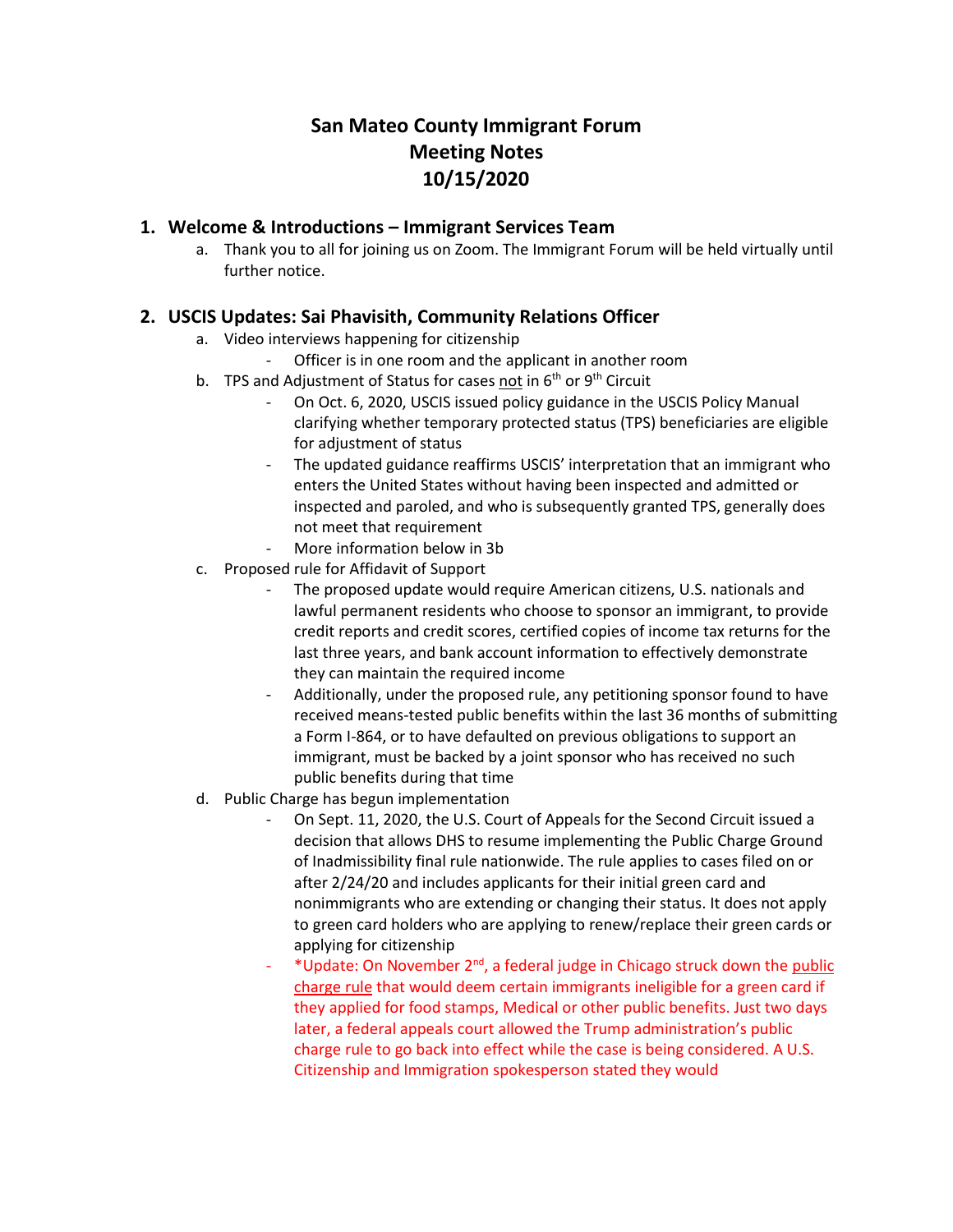immediately start reapplying the rule to new cases but would not readjudicate cases that were previously approved

- e. Asylum and EADs-new rule 8/25
	- This rule removed the 30-day time frame of when an EAD must be produced by USCIS
	- Asylum applicants can file their renewal work authorization applications up to 180 days before the expiration date, minimizing potential gaps in employment authorization
	- The rule prevents individuals who, absent good cause, illegally entered the United States from obtaining employment authorization based on a pending asylum application. Additionally, the rule defines new bars and denials for employment authorization, such as for certain criminal behavior; extends the wait time before an asylum applicant can apply for employment authorization from 150 days to 365 calendar days; limits the employment authorization validity period to a maximum of two years; and automatically terminates employment authorization when an applicant's asylum denial is administratively final
	- There is an injunction of this rule for members of two organizations, CASA de Maryland (CASA) and the Asylum Seeker Advocacy Project (ASAP), based on the ruling from U.S. District Court for the District of Maryland on September 11*, Casa de Maryland et al v. Chad Wolf*
- f. USCIS extends flexibility of response to USCIS requests
	- On Sept 11, USCIS extended this policy to the below documents if the issuance date listed on the request, notice, or decision is between March 1, 2020, and Jan. 1, 2021, inclusive
		- Requests for Evidence;
		- Continuations to Request Evidence (N-14);
		- Notices of Intent to Deny;
		- Notices of Intent to Revoke;
		- Notices of Intent to Rescind and Notices of Intent to Terminate regional investment centers;
		- Motions to Reopen an N-400 Pursuant to 8 CFR 335.5, Receipt of Derogatory Information After Grant;
		- Filing date requirements for Form N-336, Request for a Hearing on a Decision in Naturalization Proceedings (Under Section 336 of the INA); or
		- Filing date requirements for Form I-290B, Notice of Appeal or Motion
	- USCIS will consider a response to the above requests and notices received within 60 calendar days after the response due date set in the request or notice before taking any action
- g. If anyone has questions, contact Nina Sachdev a[t Nina.K.Sachdev@uscis.dhs.gov](mailto:Nina.K.Sachdev@uscis.dhs.gov)

### **3. Legal Updates: Sarah Lakhani, ILRC**

- a. Fees litigation
	- DHS is trying to change the fees USCIS charges for various immigration applications. This started in November 2019, when USCIS proposed regulatory changes in fees, followed by a public comment period (although USCIS tried,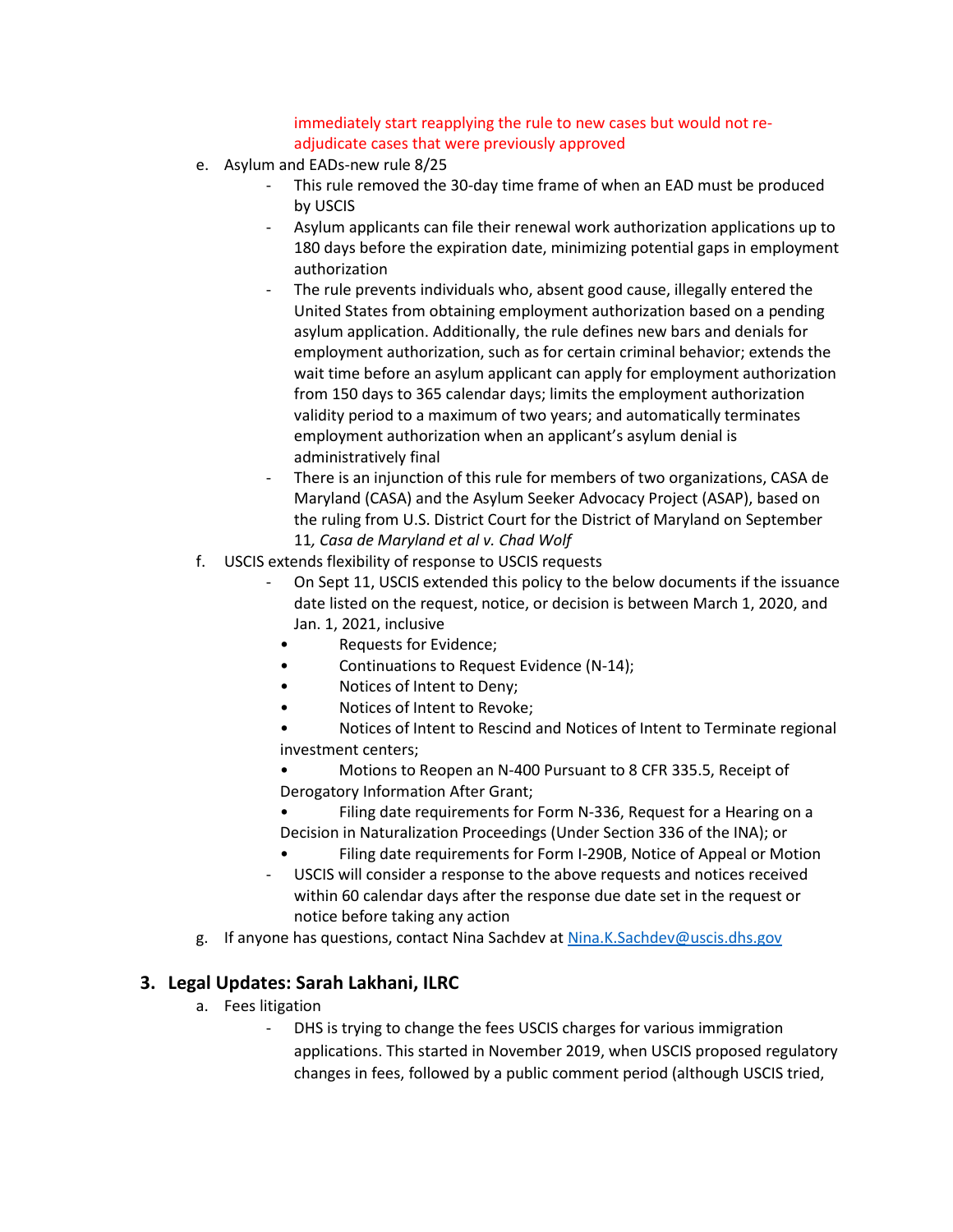unsuccessfully, to reduce fee waivers even dating back to 2018; there is ongoing litigation around this, Seattle v. DHS 2019)

- On August 3, 2020, DHS finalized the fee changes it plans to make DHS wants to increase fees dramatically for most immigration applications. For example, it wants to add a new \$50 fee for asylum applications (which means the US will join Iran, Fiji, and Australia as the only countries in the world charging asylum applicants a fee), it wants to limit fee waivers for low-income immigrants, and "unbundle" the fees for different forms associated with green card applications such that applying for permanent residency would become more expensive
- The changes were scheduled to take effect October 2, 2020, but on 9/29, a federal district court in Northern CA preliminarily enjoined the fee rule from taking effect nationwide while the litigation continues (ILRC v. Wolf). On 10/8, in another legal challenge against the fee rule in Washington, D.C. (Northwest Immigrant Rights Project v. USCIS), a federal judge also blocked the fee rule in its entirety, nationwide, while litigation in the case continues
- This means that all immigration fees will remain at the current level and fee waivers will continue to be available
- What's next? The government could challenge these injunctions at the appellate court level. What happens in the future will depend on what happens in the CA case, the D.C. case, and in another case on immigration fees that's proceeding through the courts in Massachusetts (this is Project [Citizenship v. DHS\)](https://www.ropesgray.com/en/newsroom/news/2019/11/Ropes-Gray-Project-Citizenship-Sue-USCIS-to-Protect-Access-to-Citizenship-for-Low-Income-Immigrants)
- b. Update on Temporary Protected Status litigation
	- On  $9/14$ , a panel of the 9<sup>th</sup> Circuit Court of Appeals overturned an injunction protecting immigrants from El Salvador, Haiti, Nicaragua, and Sudan from being deported once their Temporary Protected Status expires in the case Ramos v. Wolf
	- The 10 countries currently designated for TPS are: El Salvador, Haiti, Honduras, Nepal, Nicaragua, Somalia, Sudan, South Sudan, Syria, and Yemen. However, in 2017 and 2018, the Trump administration announced decisions to terminate TPS for 6 countries: El Salvador, Haiti, Honduras, Nicaragua, Nepal, and Sudan, saying their home countries were now safe for them, but these terminations were met w/a number of legal challenges filed in U.S. federal district courts (including that the decisions stemmed from racial discrimination, violated required procedures, and infringed on the constitutional rights of TPS beneficiaries and their US citizen children)
	- In the Ramos v. Wolf case, in 2018 a lower federal court in Northern CA blocked the Department of Homeland Security from taking steps to deport TPS recipients from El Salvador, Haiti, Nicaragua, and Sudan whose status had expired
	- In terms of impact of the 9<sup>th</sup> Circuit's September decision, as the LA Times reported, the 9<sup>th</sup> Circuit's decision affects 300K noncitizens and 200K of their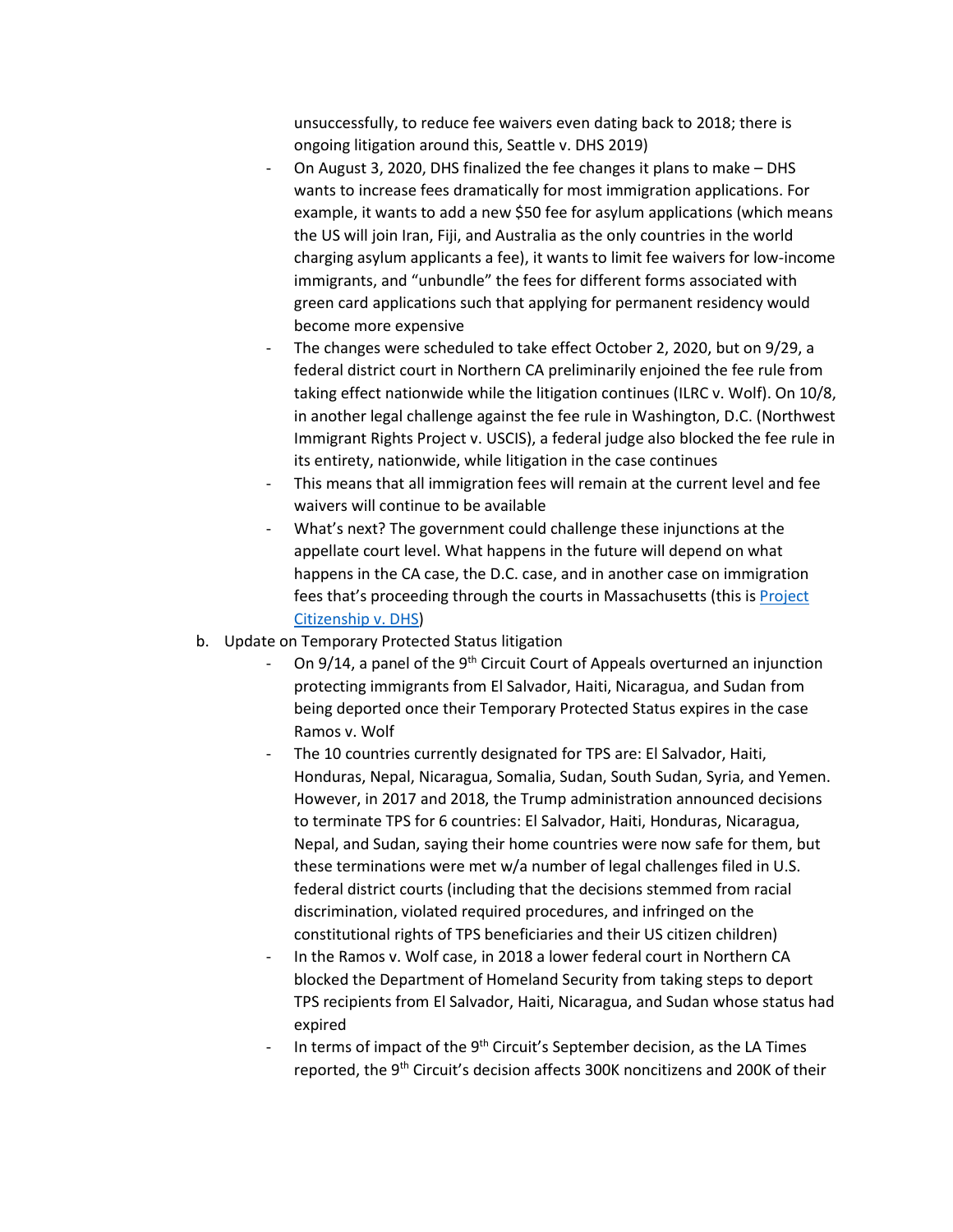US citizen children; many of the immigrants w/TPS or whose TPS has expired who are from these countries have lived in the US for decades

- What's next? The ruling doesn't immediately end TPS. TPS holders from Haiti, Nicaragua, Sudan, and El Salvador should have TPS status and work authorization through Jan. 4, 2021 (plus TPS holders from Haiti are protected through another lawsuit, Saget v. Trump). The TPS holders and their US citizen children and attorneys representing them in their lawsuit against the government are expected to appeal the 9th Circuit's decision, but if DHS is permitted to implement the termination of TPS, the wind down period for each country will vary. Most countries will have approximately 6 months from the date a court decision allows DHS to implement the termination of TPS, except for El Salvador, which will have one year
- c. Census litigation
	- CENSUS WRAP-UP DATE **-** On March 12, 2020 households across the country began receiving invitations to complete the 2020 Census. Because of the pandemic, the deadline for households to complete the Census was originally October 31<sup>st</sup>, 2020, but in August the Census Bureau abruptly revised that deadline to September 30<sup>th</sup>, 2020
	- However, a coalition of cities, counties, and civil rights groups subsequently sued the Census Bureau (National Urban League v. Ross), demanding it restore its previous plan for finishing the census at the end of October, as it had originally planned. In September, a federal judge in San Jose ordered the Census Bureau to continue its counting efforts through Oct. 31, 2020. The government appealed that order to the 9<sup>th</sup> Circuit Court of Appeals, which, on Oct. 7, rejected the government's request to set aside the lower court's order and allow it to stop Census counting
	- The government immediately asked the Supreme Court to immediately stay the San Jose judge's decision and on 10/13, SCOTUS allowed the Trump administration to halt the 2020 census count ahead of schedule \*Update: Census ended October 15
	- APPORTIONMENT **-** Another Census-related litigation update has to do w/ Trump's July order to the Commerce Department (which oversees the Census Bureau) to exclude undocumented immigrants from Census population counts that will be used next year to reallocate seats in Congress. If Trump's order were carried out, it would exclude millions of people when determining how many House seats each state should have based on the census, thereby reversing the longstanding policy of counting everyone regardless of citizenship or legal status; this would likely result in shifting several House seats from Democratic states to Republican states
	- On September 10<sup>th</sup>, a federal court in NY rejected Trump's order, ruling that it was so obviously illegal that the lawsuit didn't even need to go to trial. The court said that Trump's proposal clearly exceeded his authority under federal laws governing the census and reapportionment, and that Trump's order violates the law on reapportionment because, so long as they reside in the US,